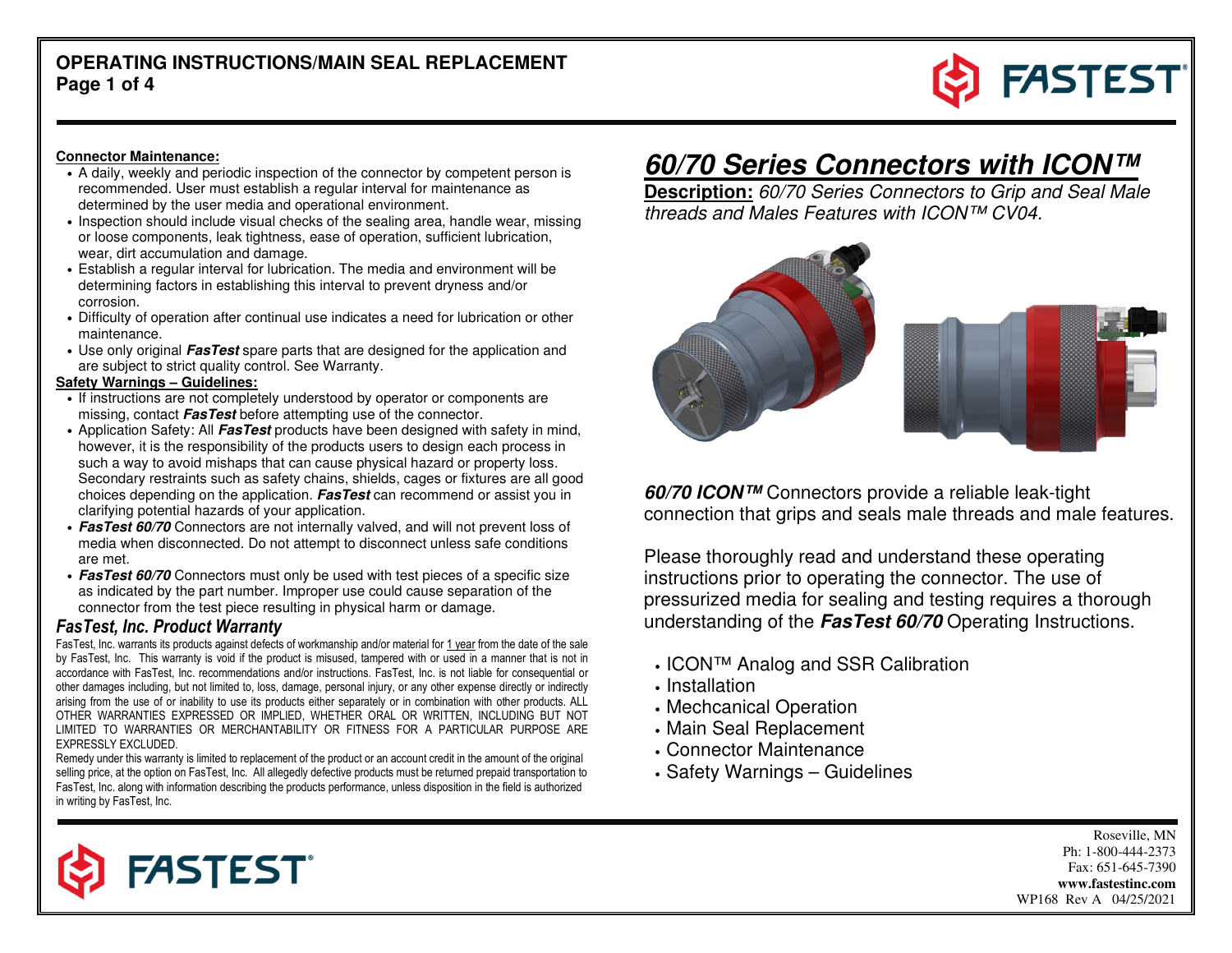

### **Analog and SSR Calibration Wiring Diagrams:**





| Pinout/Standard M8 Cables |              |                      |
|---------------------------|--------------|----------------------|
| Pin Number                | Wire Color   | Description          |
|                           | <b>BROWN</b> | 24 VDC               |
|                           | <b>WHITE</b> | <b>CALIBRATION</b>   |
|                           | <b>BLUE</b>  | <b>GROUND</b>        |
|                           | <b>BLACK</b> | <b>NC</b>            |
|                           | <b>GREY</b>  | <b>SSR CONTROL A</b> |
|                           | <b>PINK</b>  | <b>SSR CONTROL B</b> |



| Pinout/Standard M8 Cables |              |                      |
|---------------------------|--------------|----------------------|
| Pin Number                | Wire Color   | Description          |
|                           | <b>BROWN</b> | 24 VDC               |
|                           | <b>WHITE</b> | <b>LED GREEN</b>     |
|                           | <b>BLUE</b>  | <b>GROUND</b>        |
|                           | <b>BLACK</b> | <b>ANALOG OUTPUT</b> |
|                           | <b>GREY</b>  | <b>LED RED</b>       |
|                           | <b>PINK</b>  | <b>LED RETURN</b>    |





#### CV04ANA PINOUT CV04ANA Wiring Diagram

### **SSR MODULE CALIBRATION, SLEEVE AND PISTON TRAVEL:**

 **Sure Seal™** enabled connectors need to be calibrated to each application. **The 60/70 connector retains stored limit(s) even when power is removed.** Due to the fine sensor resolution and variations in seal height, limits may need to be set each time seals are replaced or the connector is re-built.

 In order to calibrate the 60/70, the upper and lower limits will be calibrated by minimum and maximum piston positions **"with sleeve forward".** 

#### **70 Series SSR Calibration:**

### **DO NOT CONNECT MEDIA TO TERMINATION PORT ON CONNECTOR UNTIL CALIBRATION PROCESS IS DONE.**

- 1. Single Point Calibration
	- a. Connect Sure Seal™ cable to the M8 Termination
	- b. Connect test piece and ensure connection is good
	- c. Enter calibration mode
	- d. Assert calibration signal until led begins flashing
	- e. Release calibration signal
	- f. Allow calibration mode to time out
	- g. Remove test piece from connector
- 2. Double Point Calibration
	- a. Connect Sure Seal™ cable to the M8 Termination
	- b. Enter calibration mode
	- c. Connect lower limit test piece
	- d. Assert calibration signal until LED begins flashing
	- e. Release calibration signal
	- f. Remove lower limit test piece
	- g. Insert upper limit test piece
	- h. Assert calibration signal until LED begins flashing
	- i. Release calibration signal
	- j. Remove upper limit test piece

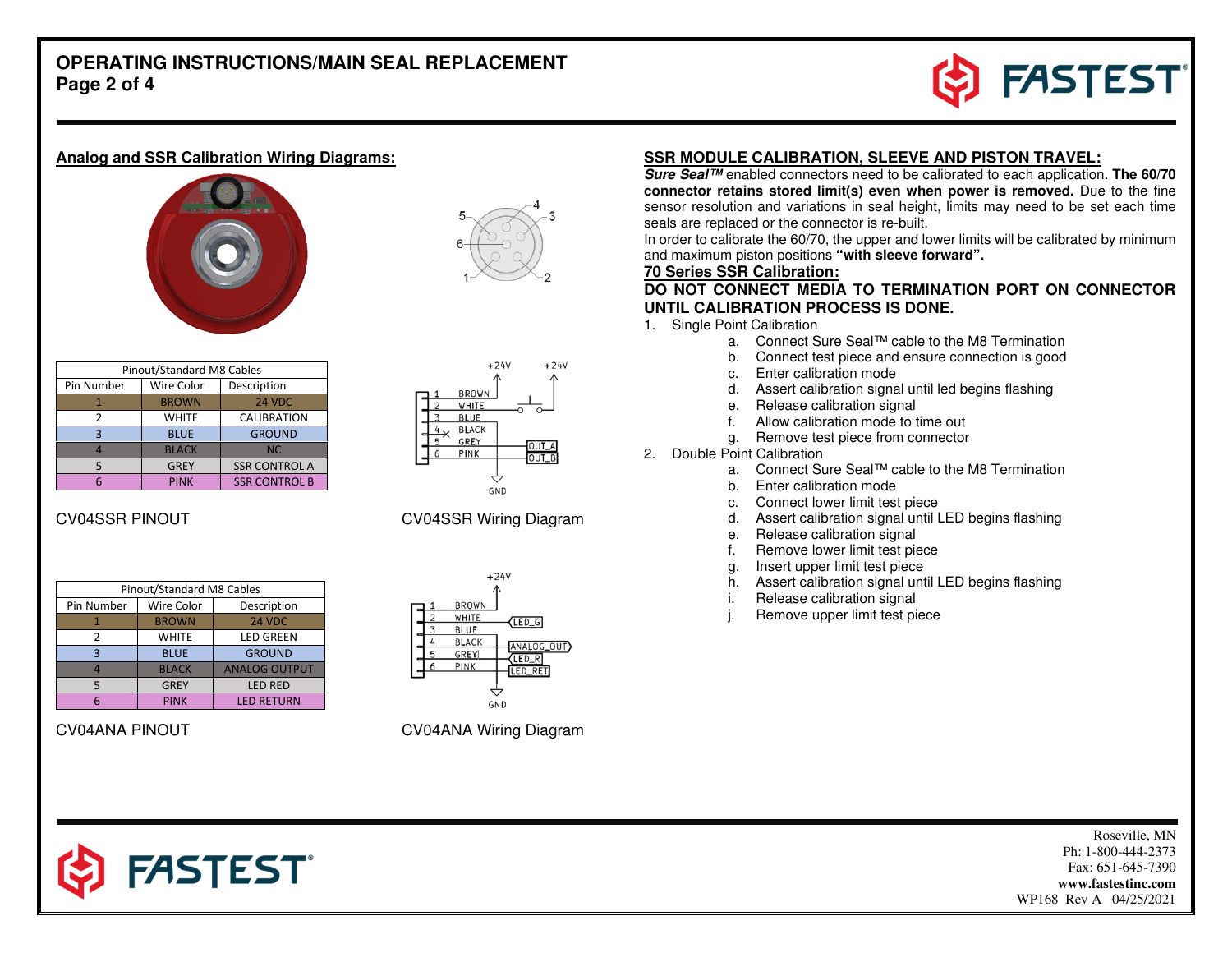# **OPERATING INSTRUCTIONS/MAIN SEAL REPLACEMENT Page 3 of 4**



### **60 Series SSR Calibration:**

### **DO NOT CONNECT MEDIA SUPPLY TO TERMINATION PORT ON CONNECTOR UNTIL CALIBRATION PROCESS IS DONE.**

#### 1. Single Point Calibration

- a. Single point calibration is not recommended for 60 series connectors
- 2. Double Point Calibration
	- a. Connect Sure Seal™ cable to M8 Termination
	- b. Connect test piece, then unscrew test piece until piston is not touching test piece
	- c. Screw in test piece just until a good seal is made
	- d. Enter calibration mode
	- e. Assert calibration signal until LED begins flashing
	- f. Release calibration signal
	- g. Remove test piece

# **ANALOG CALIBRATION, SLEEVE AND PISTON TRAVEL:**

#### **60 and 70 Series Analog:**

1. Calibration is done in the installation by the intergrator, not on the connector.

#### **Installation:**

- 1. Connect supply line to the termination port.
- 2. Maximum termination pressure is marked on connector or literature.
- 3. Connect Sure Seal™ cable to the M8 Termination.